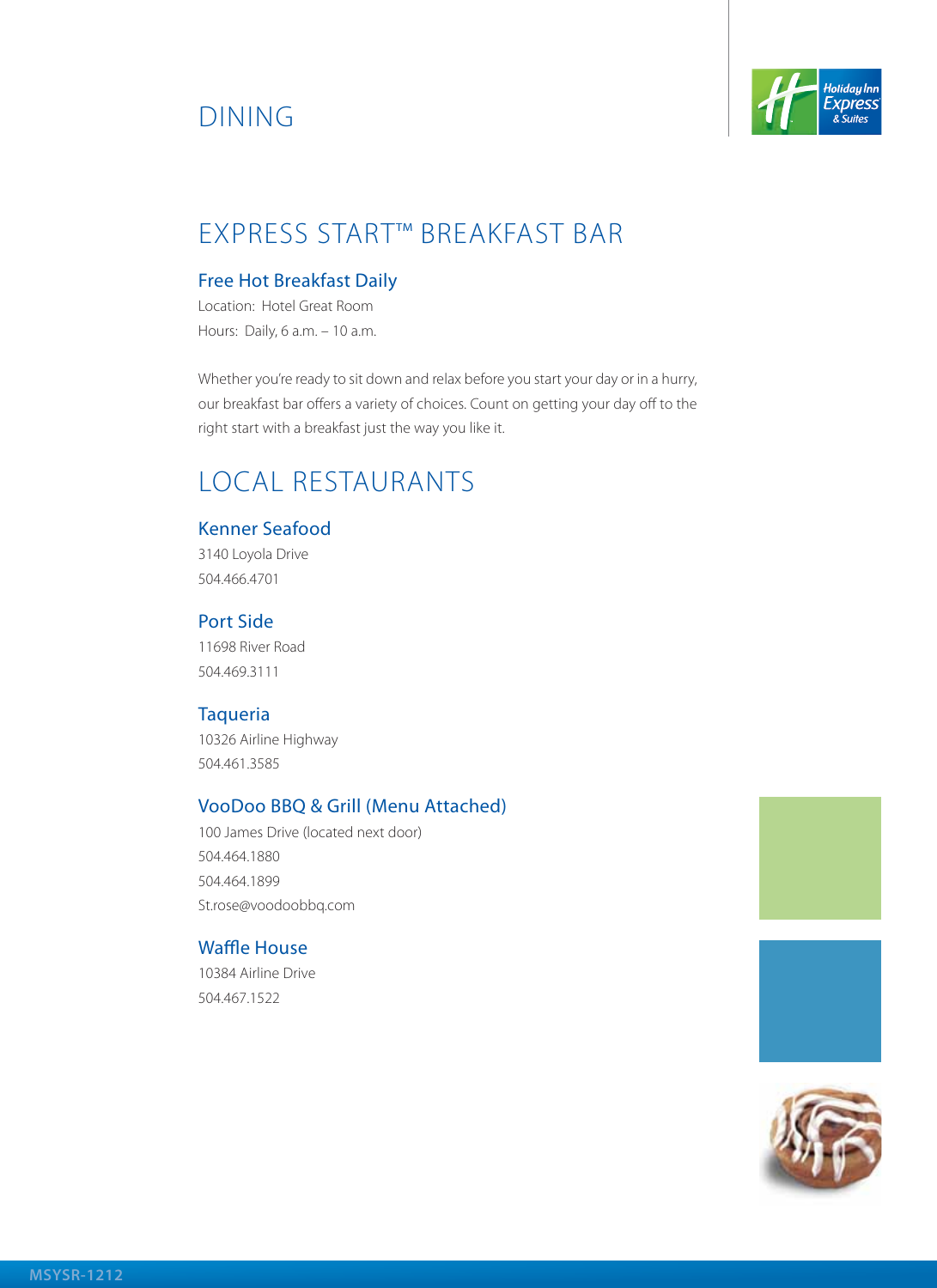

| 100 James Drive (located next door)                                                             |             |         |
|-------------------------------------------------------------------------------------------------|-------------|---------|
| 504.464.1880                                                                                    |             |         |
| 504.464.1899                                                                                    |             |         |
| St.rose@voodoobbq.com                                                                           |             |         |
| <b>STARTERS</b>                                                                                 |             |         |
| <b>Chicken and Sausage Gumbo</b>                                                                |             | \$5.99  |
| A thick rich broth of classic New Orleans blend of herbs and spices                             |             |         |
| <b>Cheese Fries</b>                                                                             |             | \$6.49  |
| French Fries, covered in cheddar cheese, bacon and green onions                                 |             |         |
| <b>Angel's Signature Halos</b>                                                                  |             | \$6.99  |
| A heaping basket of lightly fried onion rings                                                   |             |         |
| <b>Firecracker Chicken Strips</b>                                                               |             | \$6.49  |
|                                                                                                 |             |         |
| Hand dipped tenders, smothered in Spicy Mango Crystal Sauce, Honey Pepper<br>Sauce, or Original |             |         |
|                                                                                                 |             |         |
| <b>Angel's Wings</b>                                                                            |             | \$9.49  |
| Spicy or Honey Pepper Glaze Buffalo Wings served With Chipotle Ranch Sauce                      |             |         |
| <b>N'Awlins BBQ Shrimp</b>                                                                      |             | \$10.99 |
| <b>Bbq &amp; Po-Boy Sandwiches</b>                                                              |             |         |
| Add French Fries for \$.99                                                                      |             |         |
|                                                                                                 | White Wheat | French  |
| <b>Slow Smoked Pulled Pork</b>                                                                  | \$6.29      | \$6.79  |
| <b>Carolina Sandwich</b>                                                                        | \$6.19      | \$7.29  |
| Pulled Pork with slaw                                                                           |             |         |
| <b>Smoked Turkey Sandwich</b>                                                                   | \$6.19      | \$7.29  |
|                                                                                                 |             |         |
| Slow Smoked Brisket Sandwich                                                                    | \$6.19      | \$7.29  |
| Caribbean Jerk Chicken                                                                          | \$6.29      | \$6.79  |
|                                                                                                 |             |         |
| <b>Cajun Smoked Sausage</b>                                                                     | \$6.29      | \$6.79  |

**Shrimp Po-Boy \$9.99**



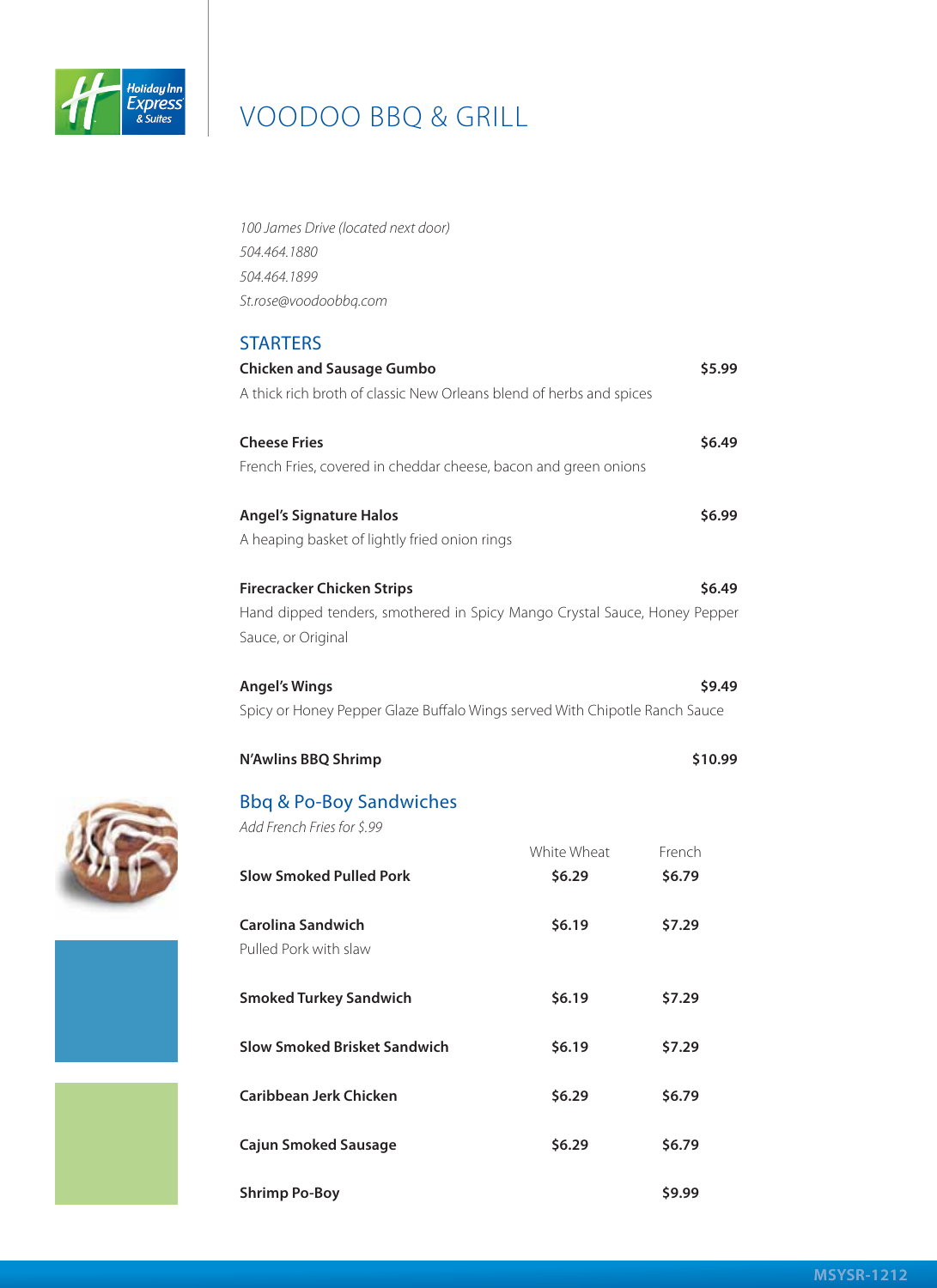

### Grilled Burgers & Chicken

| 1/2 LB. Hand Patty Burger                                                               |        |
|-----------------------------------------------------------------------------------------|--------|
| Served with crispy golden French fries & dressed with lettuce, tomato, and sliced onion |        |
|                                                                                         |        |
| <b>Lone Ranger</b>                                                                      | \$8.29 |
| Classic Char-grilled burger                                                             |        |
| <b>Big Jack</b>                                                                         | \$8.99 |
| Our traditional Lone Ranger with Monterey Jack cheese                                   |        |
|                                                                                         |        |
| The MOJO                                                                                | \$8.99 |
| Dipped in our very own Mojo Sauce. A great burger!                                      |        |
|                                                                                         |        |
| <b>The Smoke</b><br>Smoked bacon along with Monterey Jack cheese, and Bacon             | \$8.99 |
|                                                                                         |        |
| <b>The VooDoo Burger</b>                                                                | \$9.49 |
| Topped with smoked bacon, Monterey Jack cheese, Sautéed Onions & Mushrooms              |        |
|                                                                                         |        |
| <b>BBQ Char-grilled Chicken</b>                                                         | \$8.99 |
| Topped with Mojo Sauce, Monterey Jack Cheese, and Bacon                                 |        |
| <b>Honey Pepper Chicken</b>                                                             | \$8.99 |
| Topped with Monterey Jack cheese                                                        |        |
|                                                                                         |        |
| <b>Baked Potato</b>                                                                     |        |
| <b>Overstuffed Baked Potato</b>                                                         | \$6.49 |
| Filled with choice of pork, brisket, jerk chicken, sausage, cheese, butter, chives, &   |        |
| sour cream                                                                              |        |
| <b>Overstuffed shrimp Baked Potato</b>                                                  | \$8.49 |
|                                                                                         |        |
| <b>Kids Magic Meal</b>                                                                  |        |
| (12 years or younger)                                                                   |        |
| <b>Pork or Beef Sandwich</b>                                                            | 3.99   |
| Kids Burger                                                                             | \$3.99 |
|                                                                                         |        |
| <b>Chicken Tenders</b>                                                                  | \$3.99 |
|                                                                                         |        |
| Kids Macaroni & Cheese                                                                  | \$3.99 |





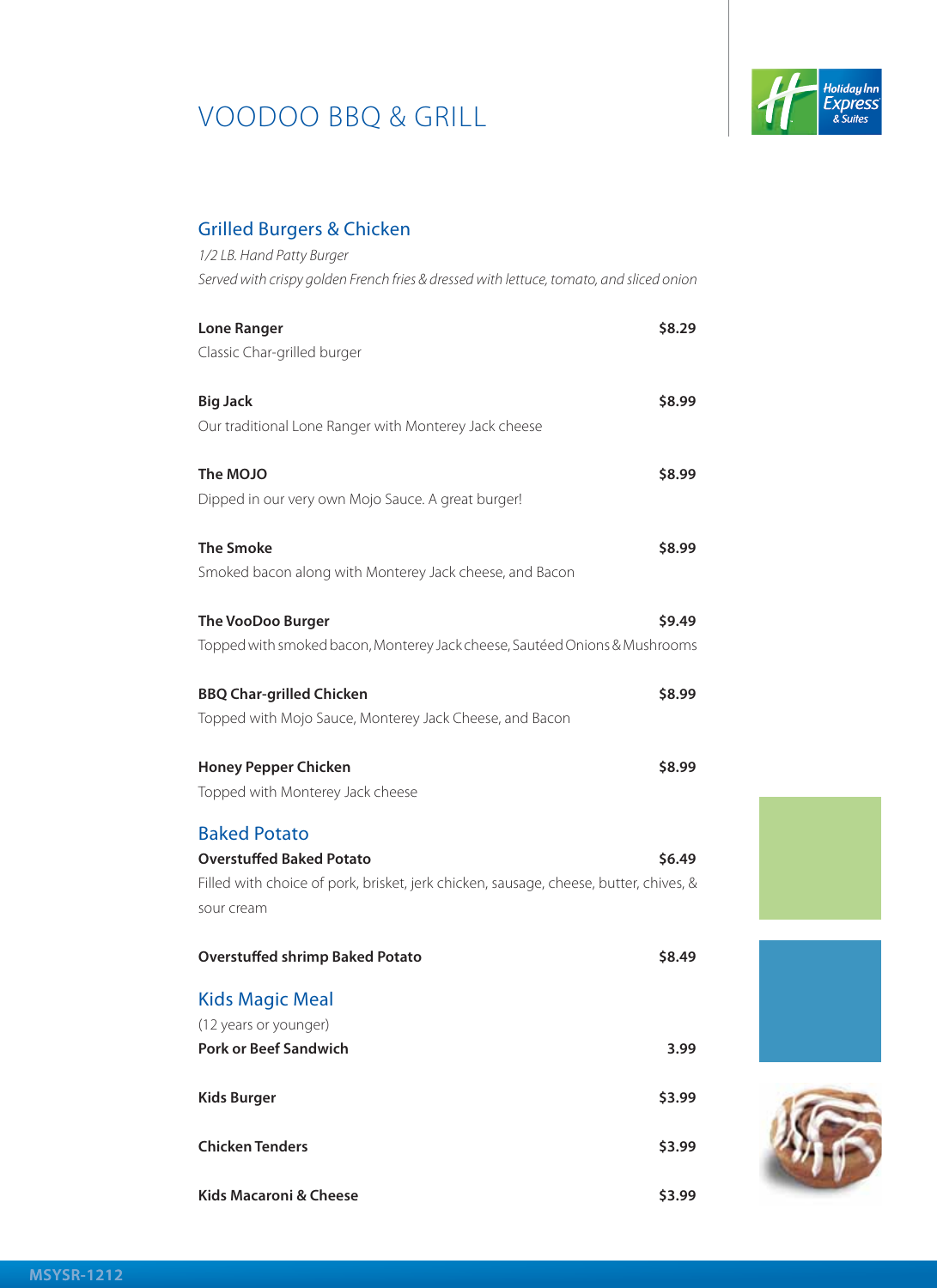

### Salads

| Salad Dressings: Balsamic Vinaigrette, Ranch, Honey Mustard, Bleu Cheese, Caesar,<br>Italian |                     |
|----------------------------------------------------------------------------------------------|---------------------|
| <b>Classic Caesar Char-grilled Chicken</b>                                                   | \$9.99              |
| <b>Classic Caesar Char-grilled Shrimp</b>                                                    | \$12.99             |
| <b>Chipotle Chicken Salad (Fried)</b>                                                        | \$10.49             |
| Chipotle Chicken Salad with Grilled Chicken                                                  | \$10.49             |
| <b>Chipotle Shrimp Salad</b>                                                                 | \$12.99             |
| <b>BBQ Salad</b><br>(Your choice BBQ chicken, brisket, jerks chicken or pork)                | \$9.99              |
| <b>Grilled Tuna Salad</b>                                                                    | \$12.99             |
| <b>From The Grill</b><br>Comes with House Salad and choice of two sides<br>Filet 8 oz        | \$23.99             |
| Ribeye 16 oz                                                                                 | \$21.99             |
| <b>Grilled Honey Pepper Glaze Chicken Breast</b>                                             | \$15.99             |
| <b>Grilled Redfish</b>                                                                       | \$18.99             |
| <b>Grilled Tuna</b>                                                                          | \$16.99             |
| <b>Grilled Fish Special (Seasonal)</b>                                                       | <b>Market Price</b> |



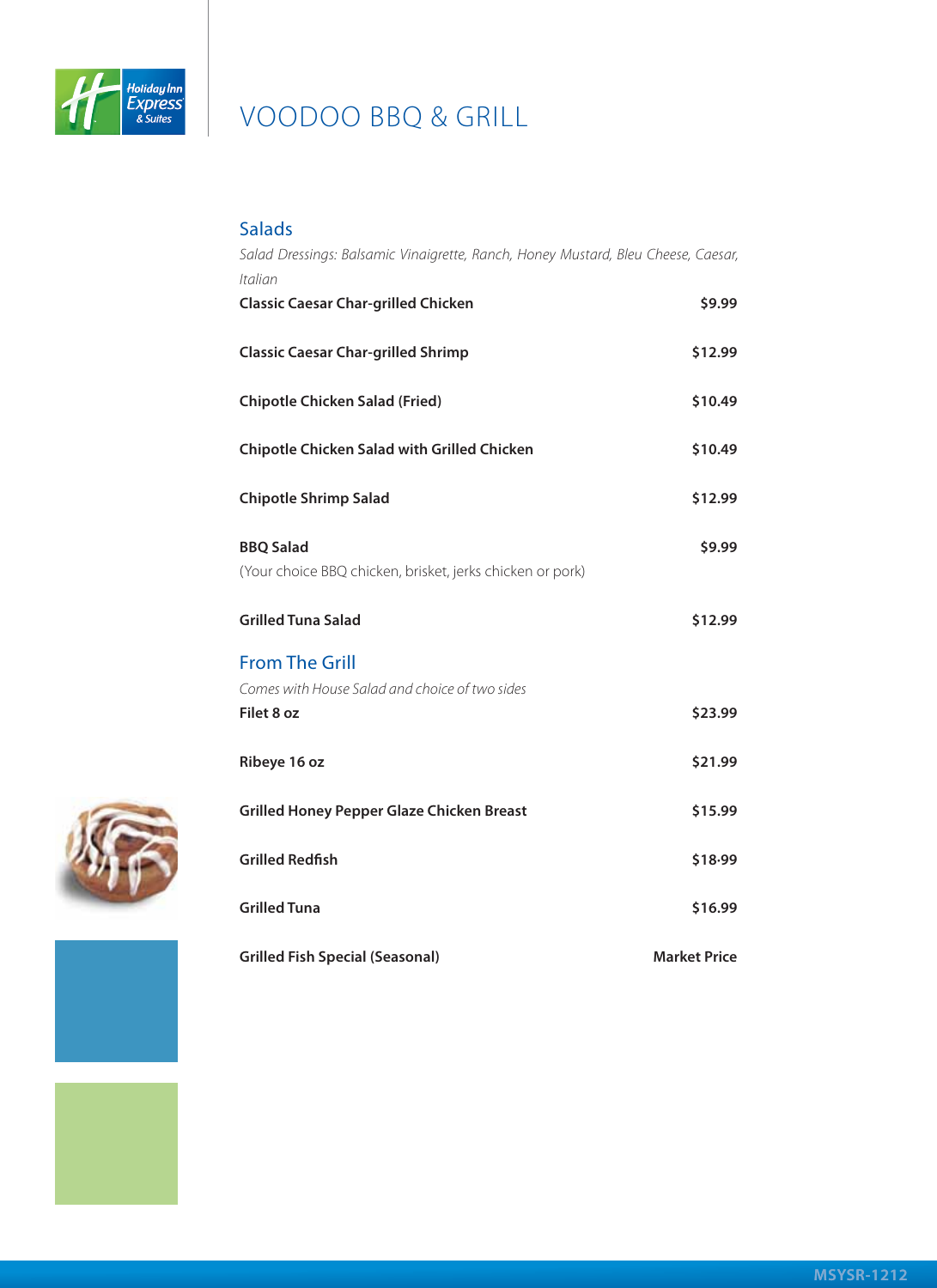

### Seafood Platters

*Served with your choice at 2 sides and garlic toast*

| <b>BBQ Shrimp</b>                                                          | \$16.99                  |
|----------------------------------------------------------------------------|--------------------------|
| <b>Fried Shrimp</b>                                                        | \$16.99                  |
| <b>Fried Catfish</b>                                                       | \$14.99                  |
| <b>Fried Seafood Combo</b>                                                 | \$16.99                  |
| <b>Platters</b>                                                            |                          |
| Served with your choice at 2 sides and garlic toast                        |                          |
| <b>Slow Smoked Pulled Pork</b>                                             | \$9.49                   |
| Marinated pork, slow cooked for 18 hours                                   |                          |
| <b>Slow Smoked Turkey platter</b>                                          | \$9.99                   |
| Marinated smoked Turkey breast                                             |                          |
| <b>Slow Smoked Brisket platter</b>                                         | \$9.99                   |
| Marinated brisket, slow cooked for 18 hours and hand carved to order       |                          |
| Caribbean Jerk Chicken                                                     | \$9.49                   |
| Cajun Smoked Sausage                                                       | \$9.29                   |
| Roasted B.B.Q. Chicken                                                     | \$10.99                  |
| <b>Graveyard Platter</b>                                                   | \$11.29                  |
| Choice of two: Pulled pork, Brisket, BBQ chicken, Jerk chicken, or Sausage |                          |
| <b>St. Louis Style BBQ Pork Ribs</b>                                       | <b>Full Rack \$24.99</b> |
|                                                                            | 1/2 Rack \$15.99         |
|                                                                            | 1/3 Rack \$12.99         |
| VooDoo Combo with Ribs and BBQ Chicken                                     | \$19.99                  |